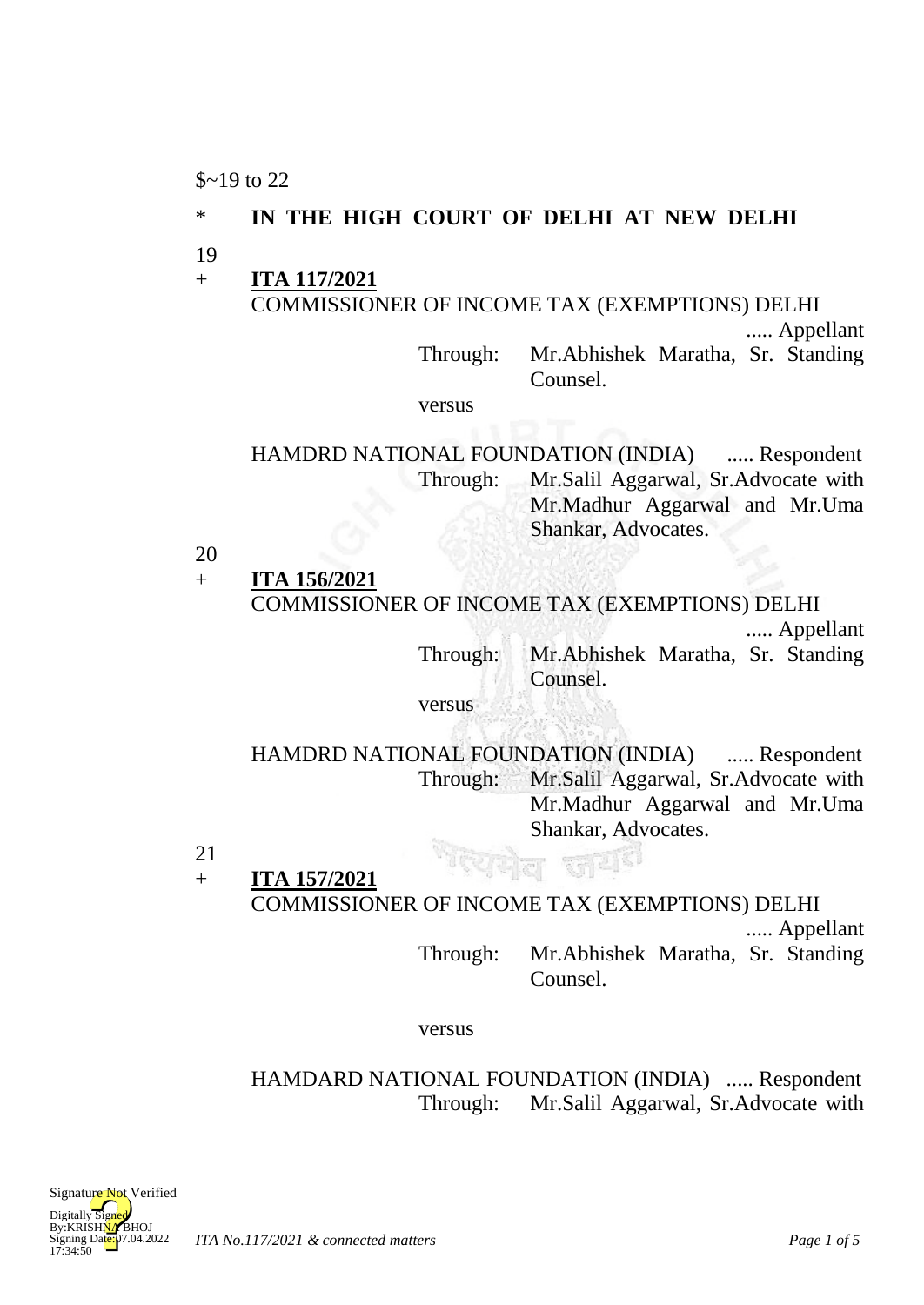Mr.Madhur Aggarwal and Mr.Uma Shankar, Advocates.

22

#### + **ITA 16/2022**

# COMMISSIONER OF INCOME TAX (EXEMPTIONS) DELHI

..... Appellant

Through: Mr.Abhishek Maratha, Sr. Standing Counsel.

versus

HAMDARD NATIONAL FOUNDATION ..... Respondent Through: Mr.Salil Aggarwal, Sr.Advocate with Mr.Madhur Aggarwal and Mr.Uma Shankar, Advocates.

% Date of Decision:  $06<sup>th</sup>$  April, 2022

## **CORAM: HON'BLE MR. JUSTICE MANMOHAN HON'BLE MR. JUSTICE DINESH KUMAR SHARMA**

#### **J U D G M E N T**

### **MANMOHAN, J (Oral) :**

1. Present batch of appeals has been filed raising a common question of law, namely, as to whether in the facts and circumstances of the case, the Income Tax Appellate Tribunal (for short 'Tribunal') was correct in allowing the appeal of the assessee ignoring the fact that the assessee has paid most of the scholarship amount to the students of a particular religious community which is a clear violation of Section 13(1)(b) of the Income Tax Act, 1961 (hereinafter referred to as 'the Act').

2. The relevant portion of the impugned order passed by the Tribunal is reproduced hereinbelow:-

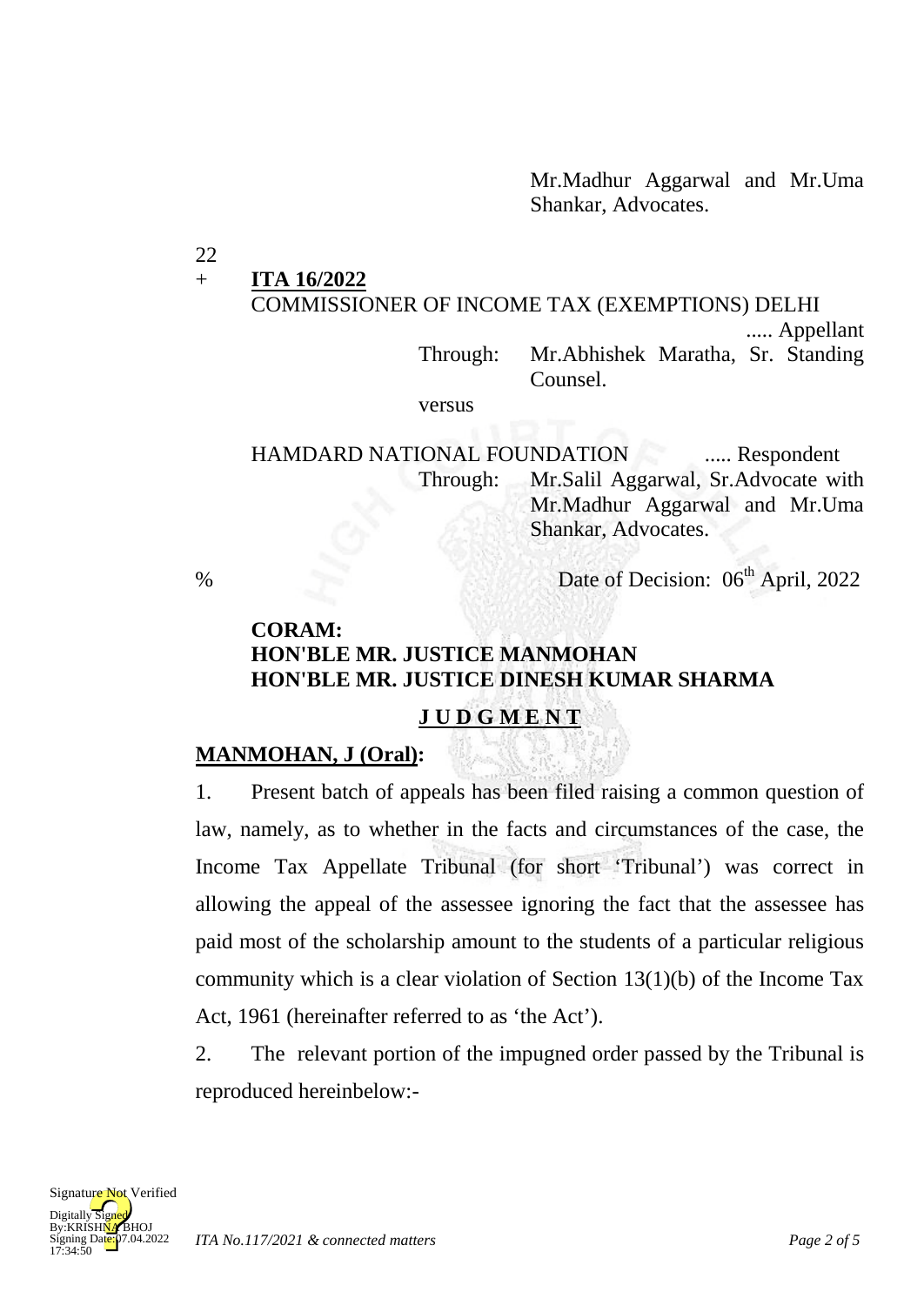"*37. As far as the question of scholarship is concerned, in the Assessment Year 2010-11 itself, the assessee had challenged the same and the Ld. CIT(A) in his order dated 6/3/2014 held that the benefit of scholarship to the poor and needy student was not confined to the students of a particular community and a perusal of the list submitted by the assessee shows that the benefit is granted to the students from all the communities without any discrimination. Such a finding of Ld. CIT(A) was accepted by the Revenue and while preferring ITA No. 3403/Del/2014 in respect of the Assessment Year 2010-11, the Revenue did not challenge this finding of the Ld. CIT(A).*

*38. When a similar question had arisen for the Assessment Year 2011- 12 before the Ld. CIT(A), Ld. CIT(A) observed that the facts are identical to the Assessment Year 2010-11 in which a factual finding was given to the effect that the scholarships were not restricted to a particular religious community and there is no violation of the provisions of section 13(1)(b) of the Act in this year also.*

*39. When a factual finding of Ld. CIT(A) was accepted for the Assessment Year 2010-11, and such a finding was confirmed by the Ld. CIT(A) on similar set of facts and circumstances for the Assessment year 2011-12, we find every force in the argument of the Ld. AR that it is not open for the Assessing Officer to raise such an issue selectively for few years and accept the findings of the first appellate authority for some years. Further, Revenue failed to establish before us as to how the findings of the Ld. CIT(A) on this factual aspect are incorrect for this Assessment Year 2011-12 by placing the material that was available before the Assessing Officer to reach a conclusion that the provisions under section 13(1)(b) of the Act are applicable to the facts of the case. In the absence of any such collaborative piece of material, we find it difficult to disturb the factual finding written by the Ld. CIT(A). We, therefore, while confirming the findings of the Ld. CIT(A), dismiss this ground of appeal.*"

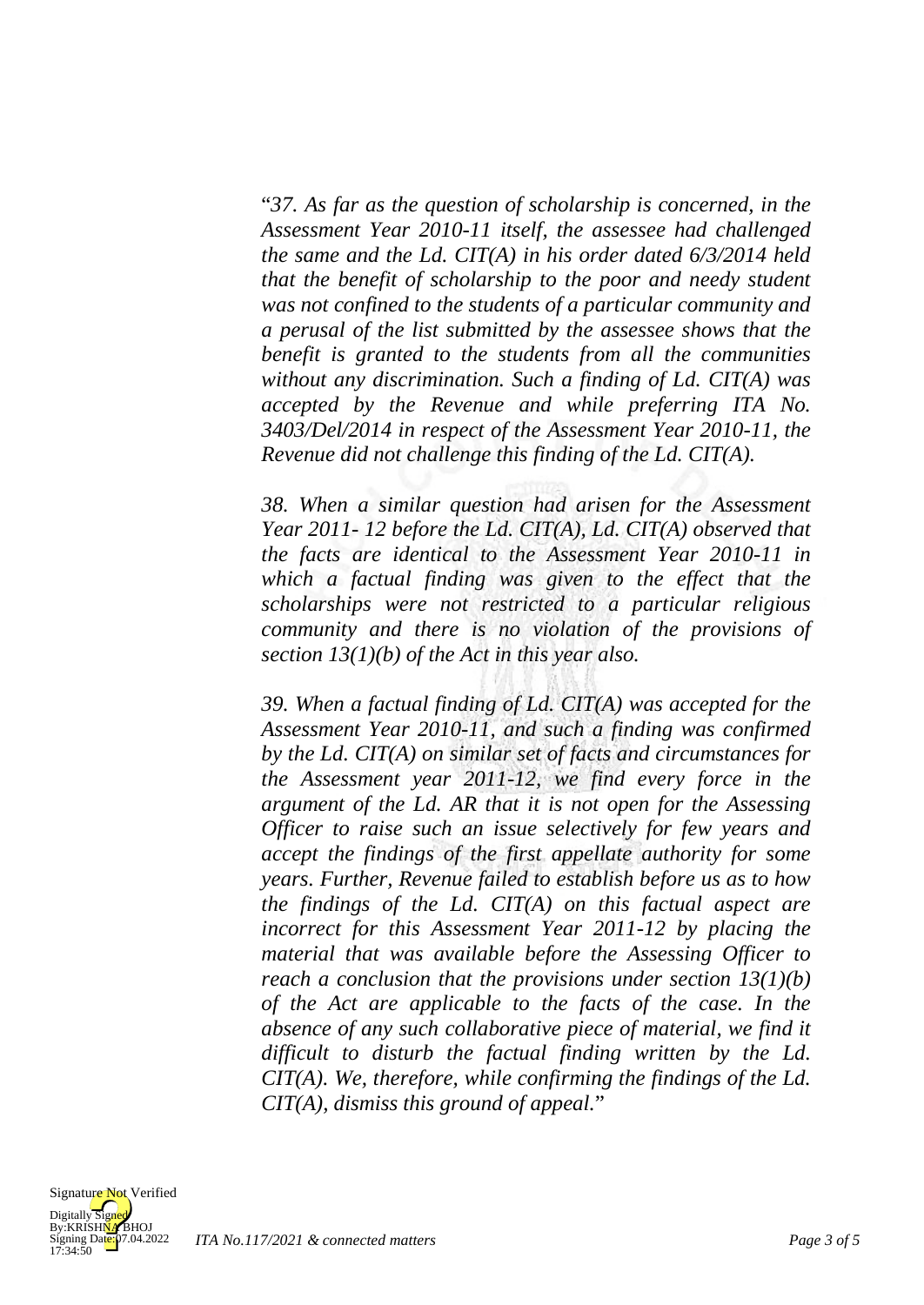3. Learned counsel for the appellant states that the Tribunal, while passing the impugned order, overlooked the fact that the Assessing Officer had found that the Respondent-assessee had given merit-cumscholarship/financial assistance to candidates predominantly belonging to a particular religious community which is violative of Section 13(1)(b) of the Act. He further states that the advertisement for educational scholarship was published by the assessee in Urdu language and, that too, in one newspaper only. According to him, this clearly indicates that the assessee wanted to restrict the circulation of the scholarship advertisement as its intent was to provide benefit to a particular religious community only.

4. However, upon perusal of the paperbook, this Court finds that both, the Commissioner Income Tax (Appeal) and Tribunal, have given a concurrent finding of fact that the benefit of scholarship to the poor and needy students was not confined to students of a particular community and a perusal of the list submitted by the assessee showed that the benefit had been granted to students from all communities without any discrimination.

5. Moreover, just because advertisement was published in Urdu language and that too in one newspaper, it cannot be presumed that it was targeted at the students belonging to a particular community only. In fact, a similar finding of CIT(A) in the assessment year 2010-11 was accepted by the revenue and was not even challenged before the Tribunal.

6. Undoubtedly, the principle of res-judicata and estoppel are not applicable in taxation matters. However, it has been held that a departure from a finding during the past years would result in a contradictory finding *(Commissioner of Income Tax vs. Sridev Enterprises (1991) 192 ITR 165)*.